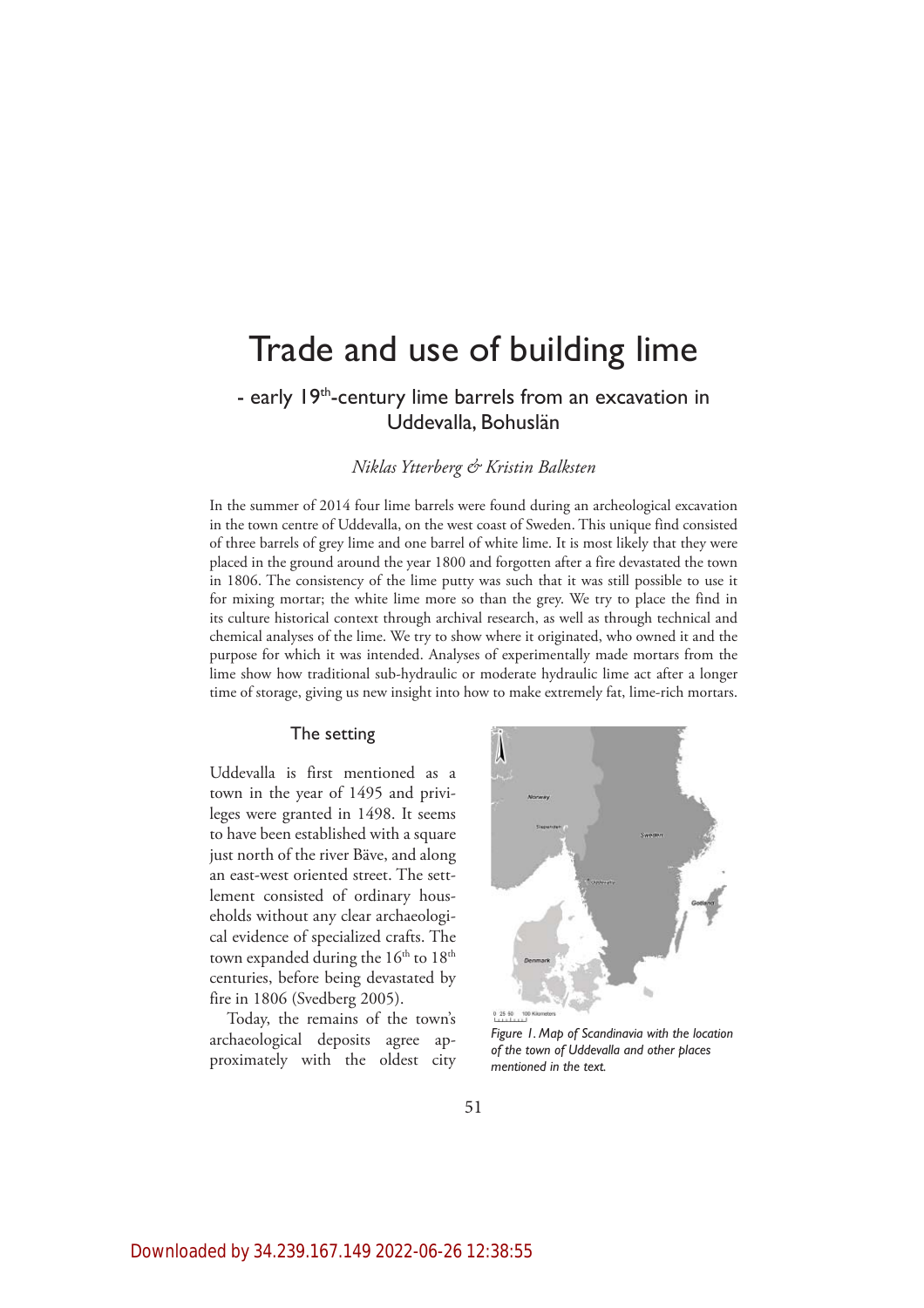plan from 1690. The topography is hilly, but close to the mouth of the river relatively flat, thus subject to seasonal flooding. Flooding was partly prevented by the construction of the docks to the south of the town square. During the summer of 2014, we found evidence of these docks. A riverwall, comprising timber-framed box revetments, each measuring 2 x 2 m, and two rows deep was built the length of Bäveån where it enters Byfjorden within the built-up part of Uddevalla. These box revetments were dendrochronologically dated to sometime after the spring of 1528. They were filled with a mix of household waste,

dumped materials and brushwood. On top of the box revetments, we found settlement phases largely dating from the  $17<sup>th</sup>$  and  $18<sup>th</sup>$  centuries. The inhabitants lived in relative affluence that increased over time. Marco-fossils from latrines show that figs and oysters were eaten. Seeds include strawberries, lingonberries, cloudberries and crowberries. The high consumption of wild berries is interesting because this predates the wide availability of sugar. The varied osteological material confirms the overall picture of bourgeois wealth, confirmed especially by the presence of game such as hare and deer. We can also see early



*Figure 2. Plan showing the most important features and structures from the excavation in the town park, Hasselbacken, in Uddevalla during the summer of 2014.*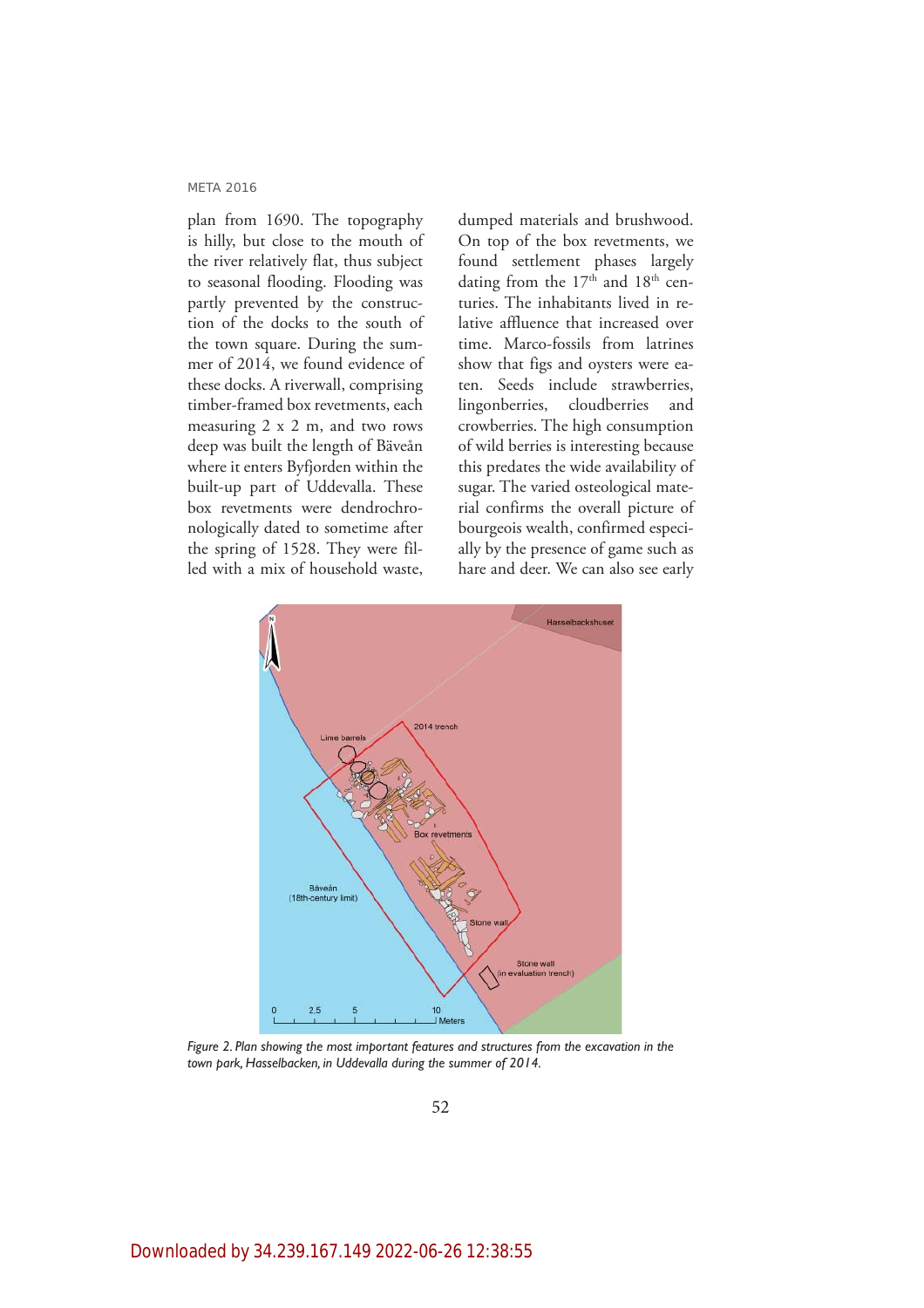18<sup>th</sup> century imports of chinaware in the material.

The most remarkable find however, was a feature parallel with and just about a metre from the old riverbank. The pit was quite large and contained the remains of four huge barrels filled with lime putty, most likely originally dug around 1800.

The find led to questions about trade and the use of building lime in the early modern period. Where did the lime come from? Which was the common trade routes for lime? How would lime have been transported?

Other questions more specifically concerning traditional limeuse could also be addressed. How was the lime slaked and stored? Is it possible to discern different kinds of lime, e.g. rich lime, sub-hydraulic or moderate hydraulic lime, and if so, for were they used differently in

a mortar? And what was the actual purpose; can we find similar lime in the buildings nearby? Can the lime still be used, after two centuries of storage? And how does the workability of the lime putty compare with other locally produced lime putties in Scandinavia?

# Four big barrels in a pit

The four large barrels full of lime putty were placed in a large pit, 4.7 by 1.6 metres wide and approximately 1 metre deep. The fill consisted of redeposited 17<sup>th</sup> and 18<sup>th</sup> century material from truncated earlier deposits, the most recent finds dating to c. 1770. On top of the barrels there were traces of a cover, consisting of at least ten slats of small dimensions, along with some nails. Directly on top of the cover we found significant amounts of



*Figure 3a. Photo of the lime barrels (from the left) 4, 3 and 2, which were excavated during the summer of 2014. They have differing sizes but seem to hold similar lime putties. Photo: Kristin Balksten.*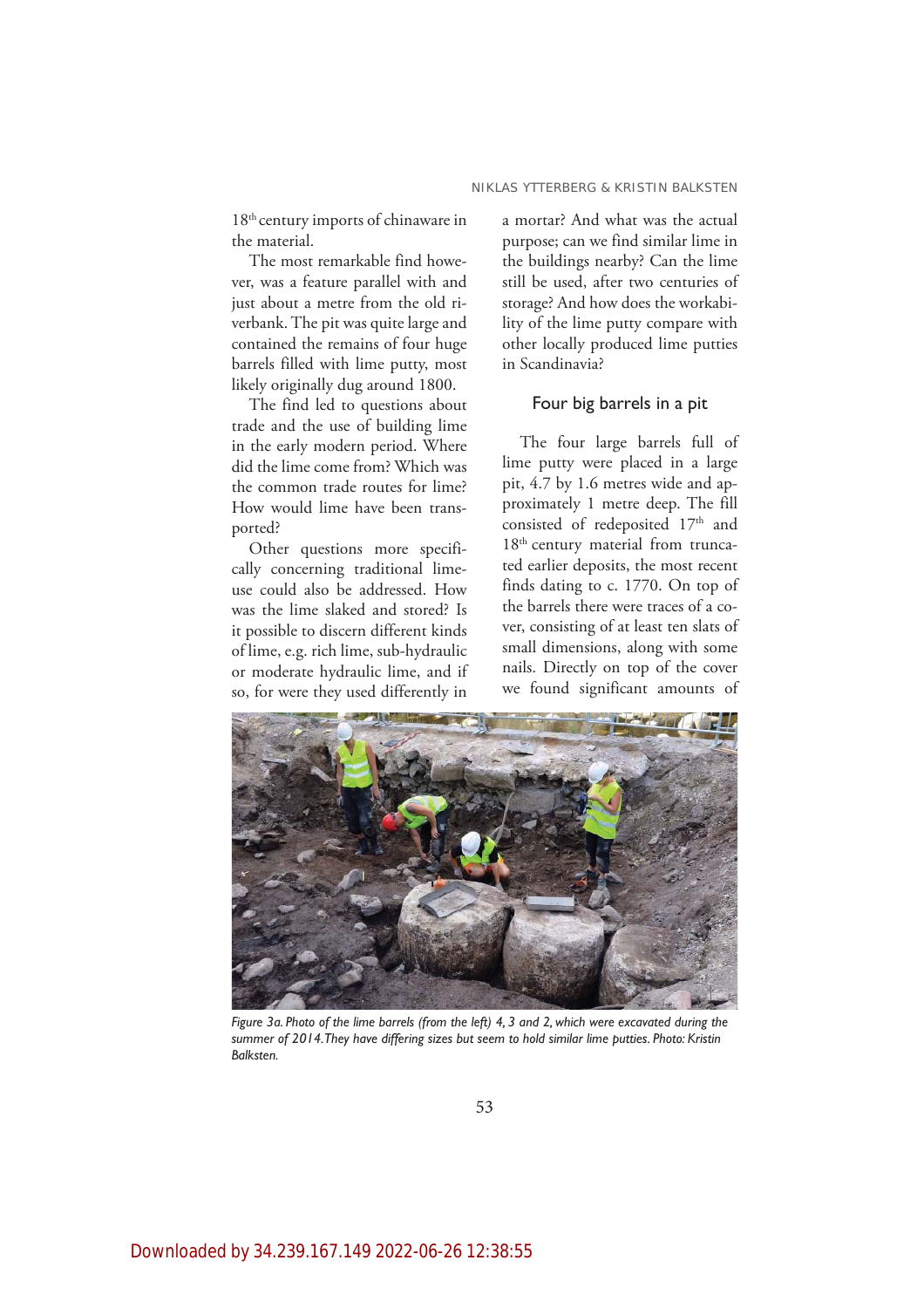

*Figure 3b. Close-up of lime barrel 3 with the individual birch staves clearly visible. Photo: Niklas Ytterberg.*



*Figure 3c. Photo of the base of barrel 4, made of pine. Photo: Veronica Forsblom Ljungdahl.*

large roof tile frag-ments and broken bricks. One could imagine the barrels wrapped in a now-degraded organic cover, on top of which the bricks were placed to ensure the contents were protected. A levelling layer had been dumped sealing the cover, consisted mainly of loose humus-rich sand with some gravel. A macrofossil sample from that layer has been interpreted as deriving from stable-dung. A sequence of thin deposits of seashell and gravel, dating to shortly after the devastating town fire in 1806, is interpreted as different levelling layers.. However, there was a notable

absence of layers yielding charcoal and associated destruction material that might be expected following a fire; this indicates that earth has been moved away after the fire.

In order to gain a better understanding of how the lime putty was prepared and treated, a more detailed description of the barrels is required. The biggest barrel, to the north-west, measured 1.15 m in maximum width, and the second biggest, at the end of the row to the south-east, measured around 1 m. The two barrels in the middle were slightly smaller, c. 0.8 m. The height differed from c. 0.8 to 1 m, making the barrels a bit wider than they were high. The barrels were bulged slightly in the middle, as usual. The staves were very poorly preserved. Impressions of the staves in the lime putty revealed an individual width of 0.10 - 0.15 m (4 to 6 inches) and a thickness of about 25 mm (1 inch). Preserved fragments of hoops indicate that they appear to be made of birch, whereas the bases of the barrels are made of pine. No head or lids are preserved, but these may very well never have been present. Three of the barrels contained a more greyish, lumpy lime and one barrel a distinctly white, creamy lime. We saw quite a lot of lime lumps in the pit, especially in the top fill close to the barrels' mouths. A probable explanation for this is that quicklime spilled over in the process of tipping it from smaller barrels to these ground-fixed barrels.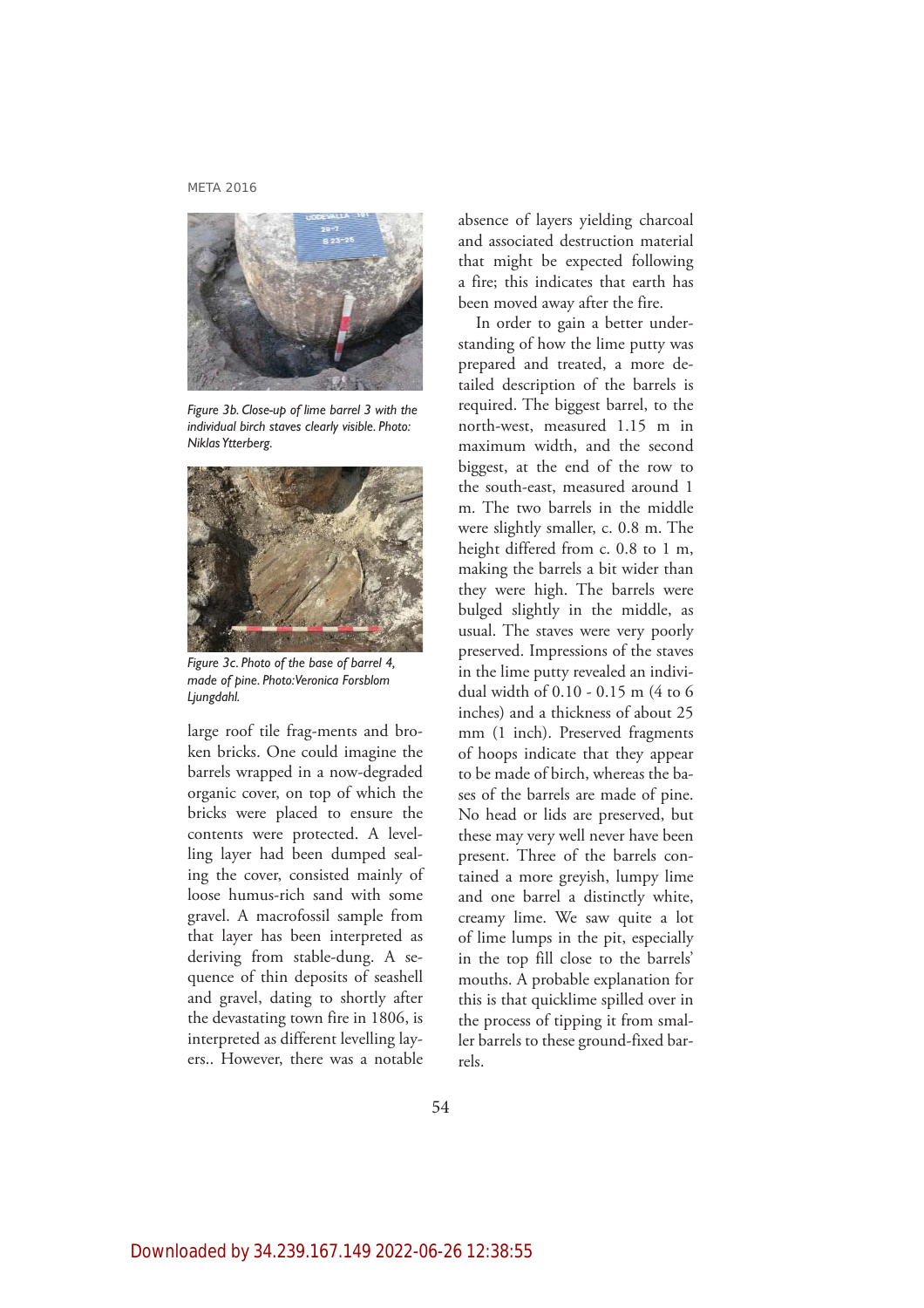Lime pits have been found in archeological contexts before, on Gotland, but most of the lime had already been used and removed (Zerpe 2013; Widerström 2014).

# About lime, lime barrels and lime trading

In the  $17<sup>th</sup>-19<sup>th</sup>$  centuries lime was produced all over Scandinavia. Where limestone occurred, the production of lime for construction was certainly going on. Remains in the landscape still bear witness to lime kilns and quarries. In the county of Bohuslän, the bedrock mainly consists of granite and the only local source of lime was mussel shells from shell banks (Linné 1978). A royal decree from 1717 informs us that lime kilns were in use at the shell banks outside of Uddevalla (Kristiansson 1953, p. 92). Nevertheless, lime from mussel shells was of poor quality and mostly used for agricultural use. When studying west coast trade routes between 1575 and 1850, Sandklef (1973) found evidence of many shipments of lime from the island of Gotland in the Baltic Sea and also from Slependen in the Oslo fiord in Norway. After 1645 Gotland became a part of Sweden and soon after, in 1658 Bohuslän also became Swedish. From this time on, the export of burned and slaked lime from Gotland to a range of destinations increased rapidly. Imports to Bohuslän included the Gotlandic lime although imports from the nearby

areas in Norway continued as before (Sandklef 1973; Kittelsen 2005).

During the actual time period limestone with different qualities were used (e.g. Siöbladh & Engeström 1750; Henström 1869, p. 63 pp; Johansson 2006). The qualities depended on the types of limestone, the most important factor being the content of clay minerals. Lime was originally defined by Siöbladh & Engeström (1750) as fat versus lean lime or white versus grey lime. In the 19<sup>th</sup> century it was described as rich lime versus poor lime versus hydraulic lime (Pasch 1826; Vicat 1837; Rothstein 1890). In the middle of the 19<sup>th</sup> century, as industry grew in Sweden, demand for the rich, pure and fat lime increased, as it was used both in the iron and paper industries as well as for agricultural use (Thorslund 1936; Munthe et al. 1945). When Skokloster Castle in the county of Uppland was built in the  $17<sup>th</sup>$  century, the cheaper grey lime was used as a bedding mortar and in the inner layers of renders and plasters, while the white fat lime of the preferred, best quality from Gotland was used for upper coat and lime wash (Andrén 1948).

The consistency of the white lime found in Uddevalla was creamy, probably close to the original consistency from the time when it was slaked. Before it was beaten, the consistency of the grey lime was more like hard soap. From an early 19<sup>th</sup> century description (Vicat 1837, p. 6pp) of the consistencies of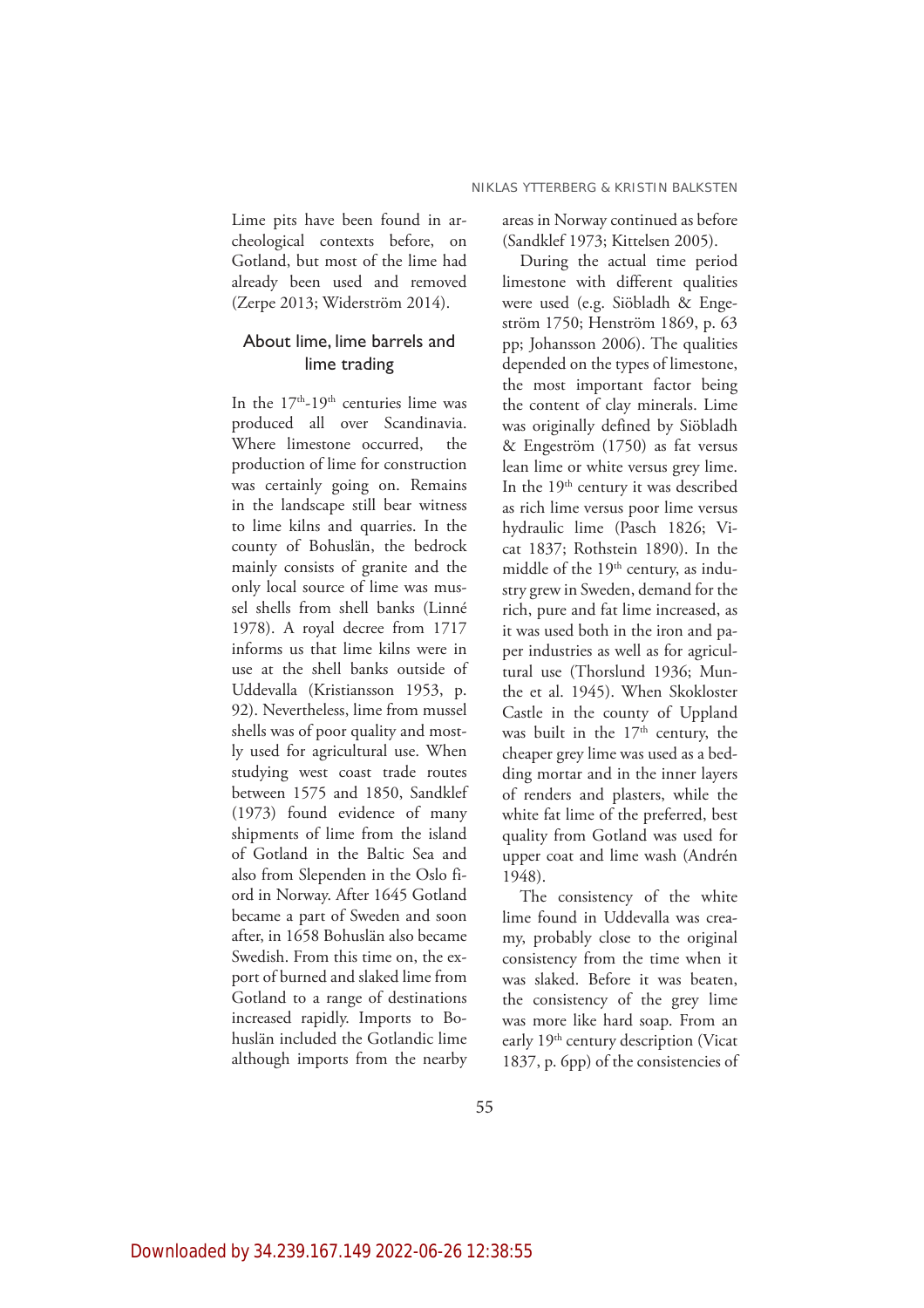different kinds of lime as rich, poor, moderately hydraulic, hydraulic and eminently hydraulic, we can identify the contents of the lime barrels from Uddevalla as one barrel of rich lime and three barrels of moderately hydraulic lime.

The lime was transported in special lime barrels, either as slaked lime or more seldom as quicklime (Munthe et al. 1945). Handling of quicklime would pose severe danger during transportation. It would react explosively if it came in direct contact with water, with fatal consequences as a result (cf. von Arbin 2014, p. 49-50). Quicklime is also extremely caustic.

When studying the Gotlandic lime export-trade it is apparent that the ships and their cargo were measured in lasts (sw. läst). One last contained 12 lime barrels of 110 litres (Munthe et al. 1945, p. 120), but after 1805 one last contained 13 barrels (sw. måltunnor) or 26 lime barrels/half barrels of 55 litres. Those smaller half barrels had a height of 0.75 m (30 inches) and a diametre of 0.3 (12 inches) (Munthe et al 1945). The total volume of one last from Gotland was then about 0.7 cubic metres, a volume corresponding approximately to the volume of each big barrel found in Uddevalla. The lime export of Slependen in Norway was made in lime barrels containing approximately 140 litres of lime after 1604 (Kittelsen 2005). Lime barrels used for transportation were thus normally smaller and easier to handle, compared with the big barrels found in Uddevalla. These lime barrels must have been intended only for storage, not for transport. If calculating roughly with the volume of a cylinder, the barrels seems to have contained some 0.4 to 1.0 cubic metres of lime, weighing some 0.9 to 2.2 tonnes each. The dimensions corresponds closely to the volume of three to seven ordinary Norwegian barrels each. During transportation, the total amount of lime would have corresponded to three and a half lasts as quicklime, or 2.3 lasts as slaked lime.

Henström (1869) also describes the storage of lime in barrels, especially where there was a wish to store unslaked lime for a period of time. He pointed out the importance of storing the lime in sealed barrels. If the lime was hydraulic, the barrels could not be sealed by letting the wood swell when in contact with water (which happens when stored underground). Instead the barrels had to be sealed from the outside, first with putty (sw. kitt) and then with thick paper attached with glue and soaked in oil. Hydraulic lime had to be stored as a very compressed powder. As a result, the barrels had to be completely filled and the lid placed tight on top of the lime powder. Thereafter the lid and the bottom had to be covered with putty and oil soaked paper as well. In this way barrels of lime could be stored completely protected from air and water for many years. The barrels found in Uddevalla were stored in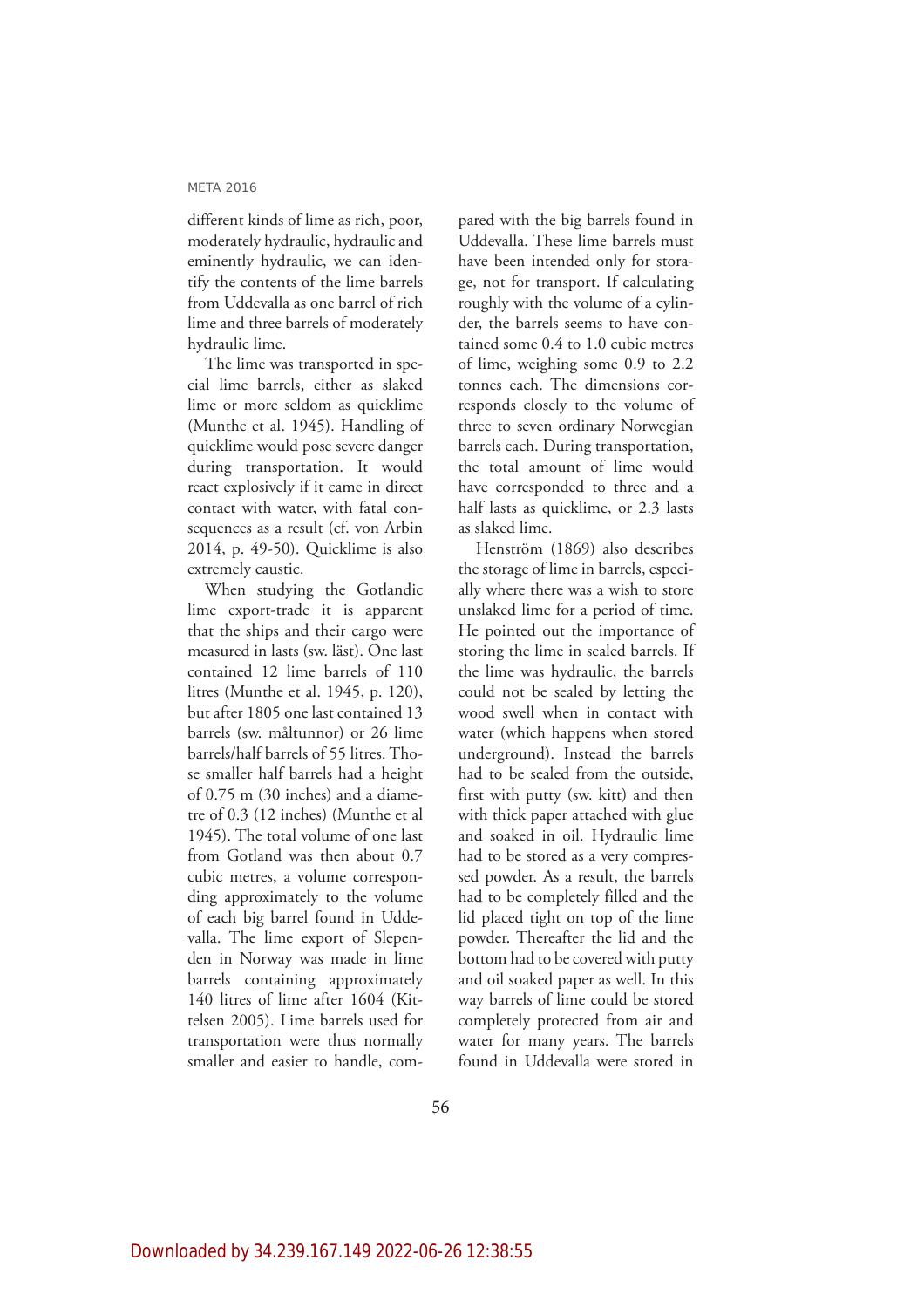the ground where it was moist and close to water. This suggests that the lime was not handled as hydraulic lime but as rich and poor lime. The barrels had not changed shape as a result of expansion from the lime in the slaking process, as would be shown on the staves in the barrels. Therefore, it is more likely that the lime was already slaked when it was placed in the barrels in the ground.

An interesting note in the Uddevalla church records of 1826 says: "150 barrels of Gotlandic good quality lime for future use on the exterior of the church, have been dug down in a planked trench on the church's plot […] at ground level just by the chancel. It cost 186 riksdaler 12 skilling 5 runstycken Banco." A later note tells us that "This lime was used for the belfry (sw. kyrktorn) in 1833" (Uddevalla C:7). The cost equals one to two years' wages for a labourer or industrial worker (cf. Edvinsson & Söderberg 2011). This tells us, also, that the slaked lime was buried for seven years before use and that it was bought from Gotland. The total amount is uncertain, but could be estimated in the vicinity of six times as much as the lime putty in our barrels.

#### The lime putty

Burned lime can be slaked in many different ways. There are two methods which have been traditionally employed on Gotland to prepare lime putty: i) wet slaking (sw. våtsläckning) and ii) earth slaking (sw. jordsläckning). Wet slaked lime is produced when enough water is added to hydrate the lime to form a putty. It is an exothermic reactions and the slaked lime is approximately double volume of burned lime than if it is a pure air lime. If it is a hydraulic lime the volume becomes smaller the more hydraulic it is. The wet slaked lime can be stored if kept protected from air. Still today, lime pits are used for storage (Lisinski et al. 1989). Earth slaked lime is produced when burned lime-stone is placed in a lime pit in the ground and protected from air. Tradition states that the lime must be slaked for at least 5-7 years, but that it will be even better in time. The lime crystals then become approximately 20 times larger than the crystals in wet slaked lime (Balksten & Steenari 2010); earth slaked lime can easily



*Figure 4. Lime whip from Svenneby old church. Photo: Kristin Balksten.*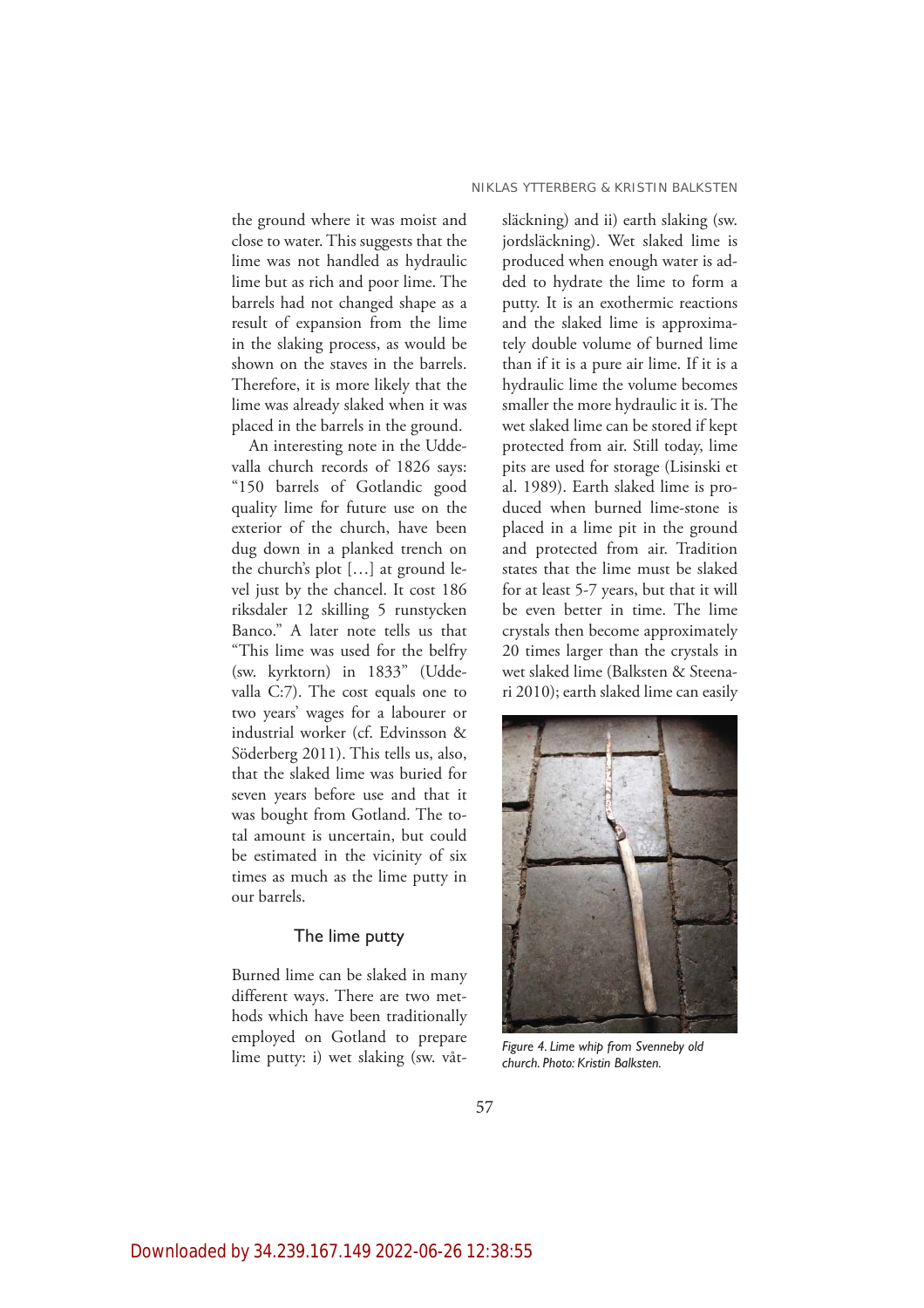be recognized by the specific lime lumps in historic mortars (Balksten 2010). To be able to use earth slaked lime as a binder it must first be beaten with a lime whip (Siöbladh & Engeström 1750; Hidemark & Holmström 1984, p. 12pp).

Both kinds of lime in the Uddevalla find were grainy and stiff when found, but it was possible to whip them. As the lime was experimentally whipped it also became more runny, suggesting to us that it might still be possible to use it. In order to try out its properties as a binder, mortar samples were taken from each type, see table 1. A direct comparison can be made between our samples and earth slaked and wet slaked Gotlandic lime, which are described more completely in Traditional lime mortar and plaster (Balksten 2007).

The feel of the lime and how it reacts together with sand in mortars

can inform how much of the lime that is active as a binder. The white lime of barrel 1 still contains a more active binder than the grey lime of barrel 4. The difference is also visible as the white lime is a fat type and the grey lime is a lean type, just as described by Siöbladh & Engeström (1750). This find can contribute to the understanding of historic mortars that sometimes seem extremely fat in analysis (ex. Balksten 2010; Persson 2010; Balksten et al. 2013). It suggests to us that fat mortars were simply produced by lime that was slaked to be putty and then stored for a longer time before being used in mortar, with the effect that the hydraulic components acted as aggregate rather than binder.

## Analyses of the lime



The lime samples have been subject to chemical analyses (Lindqvist

*Figure 5. The experimental samples when they are fresh (to the left) and after two weeks (to the right), when they have been dried white. The samples that seamed very lean as fresh appeared more lime rich after hardening. Photo: Kristin Balksten.*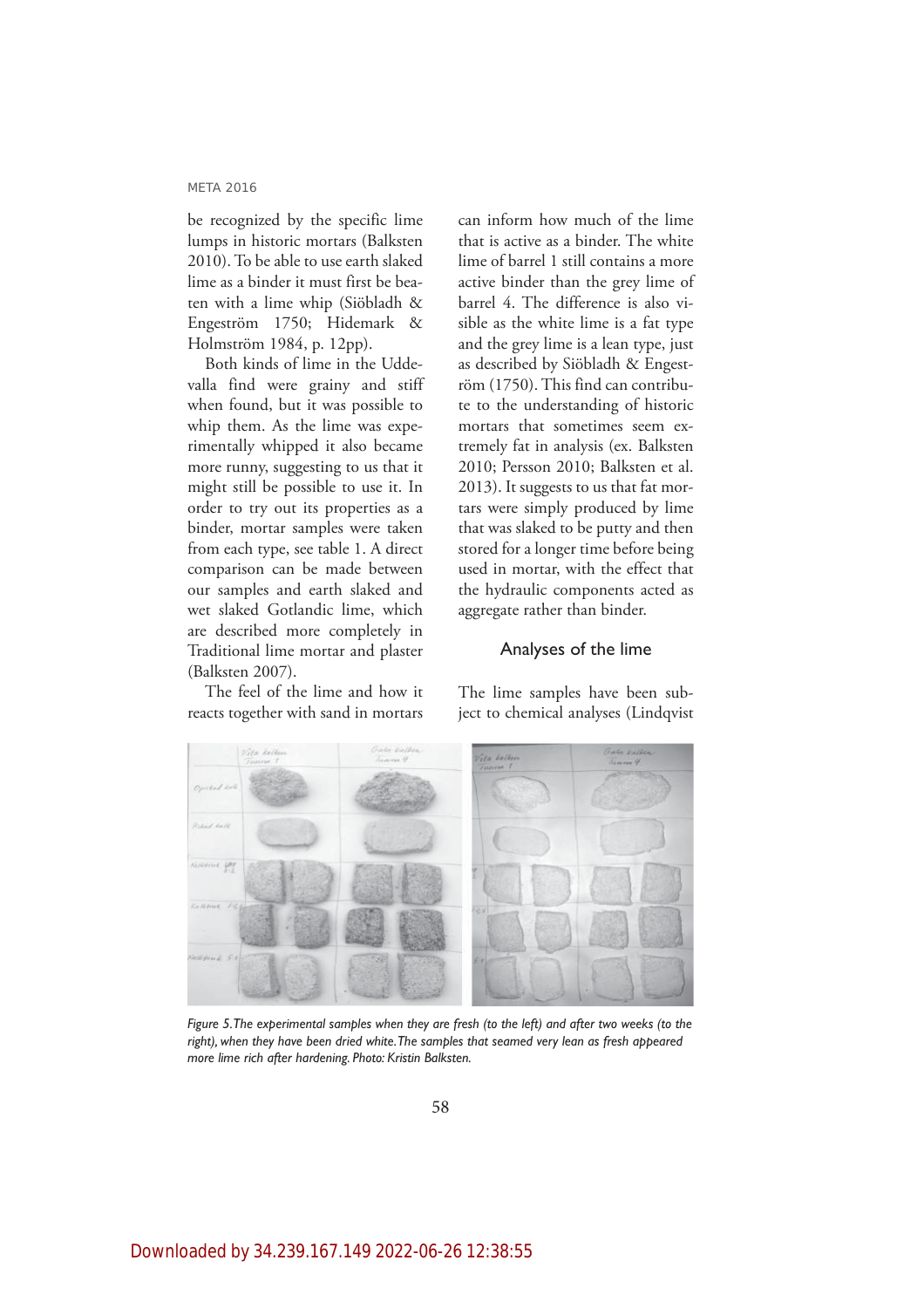|                                | Lime barrel 1 (white lime)                                                                                                                                                                                            | Lime barrel 4 (grey lime)                                                                                                                                                                                               |  |
|--------------------------------|-----------------------------------------------------------------------------------------------------------------------------------------------------------------------------------------------------------------------|-------------------------------------------------------------------------------------------------------------------------------------------------------------------------------------------------------------------------|--|
| a. Un-whipped lime             | Grainy consistency with well<br>distinguishable lime lumps.<br>Warm white colour.                                                                                                                                     | Grainy consistency with well<br>distinguishable lime lumps.<br>Grey-yellow colour with lime<br>lumps in both yellowish and<br>white colour and varied size.                                                             |  |
| b. Whipped lime                | The lime can easily be beaten.<br>As it is whipped it becomes<br>runny and the lime lumps can<br>be divided to pieces. The lime<br>putty becomes smooth and<br>homogeneous. The lime is not<br>very sticky and gluey. | The lime can easily be beaten<br>but there are many grains in<br>the lime that can't be divided<br>into pieces. The grains are of-<br>ten in the size of 2-3 mm. They<br>can be identified as gravel and<br>lime lumps. |  |
| c. Lime: sand 3:2 in<br>volume | A mortar with a surplus of<br>lime but it doesn't feel as fat<br>a lime mortar in comparison<br>with the earth slaked Gotland<br>lime, more like 2:3.                                                                 | Despite the surplus of lime in<br>the mortar, it didn't act as a fat<br>mortar, It feels leaner than the<br>lime in barrel 1.                                                                                           |  |
| d. Lime: sand 2:3 in<br>volume | This lime mortar feels more<br>like a lime mortar of 1:3. The<br>mortar is very lean and the<br>sand becomes dominant.                                                                                                | Feels like a very lean lime<br>mortar, approx. 1:4. The sand<br>as well as the lime lumps be-<br>comes dominant in this mortar.                                                                                         |  |
| e. Lime: sand 5:1 in<br>volume | This is an extremely fat lime<br>mortar but it feels more like<br>a lime mortar of 1:1 of earth<br>slaked lime/sand.                                                                                                  | A very fat lime mortar but<br>it feels as 2:3 of earth slaked<br>lime/sand.                                                                                                                                             |  |

*Table 1. Description of lime and mortars in barrels 1 and 4 from Uddevalla.*

*Table 2. Chemical analysis of lime barrels 1 and 4 from Uddevalla. Cement index (CI) = 0-0.15 is a pure lime, 0.15-0.3 is a sub hydraulic lime and 0.3-0.5 is a feebly hydraulic lime.*

|               | Al, O. | CaO | ' SiO. | FeO | MgO | Cement index |
|---------------|--------|-----|--------|-----|-----|--------------|
| <b>Barrel</b> | 0.6    | ۰6. | 3.8    | 0.4 | 0.7 | V.I.         |
| Barrel 4      | .      | 56  | 4.8    | 0.5 | 0.8 | 0.26         |

2014) and with polarization microscope of thin sections. The chemical analyse shows that the lime of barrel 1 is a sub hydraulic lime and that the lime of barrel 4 is a feebly hydraulic lime, according to modern definitions (Lindqvist & Johansson 2009), see table 2.

When we use the term hydraulic lime, it means that the lime will harden in the presence of air and water. In a sub-hydraulic or a feebly hydraulic lime there will be some particles at least that will harden when stored in a wet environment, as we can see in the lumps present in the barrels found in Uddevalla.

Thin section analyses have been made from unbeaten lime and from mortars made of lime and sand (ratio 3:2), see samples 1a, 1c, 4a and 4c in table 1. Lime lumps can be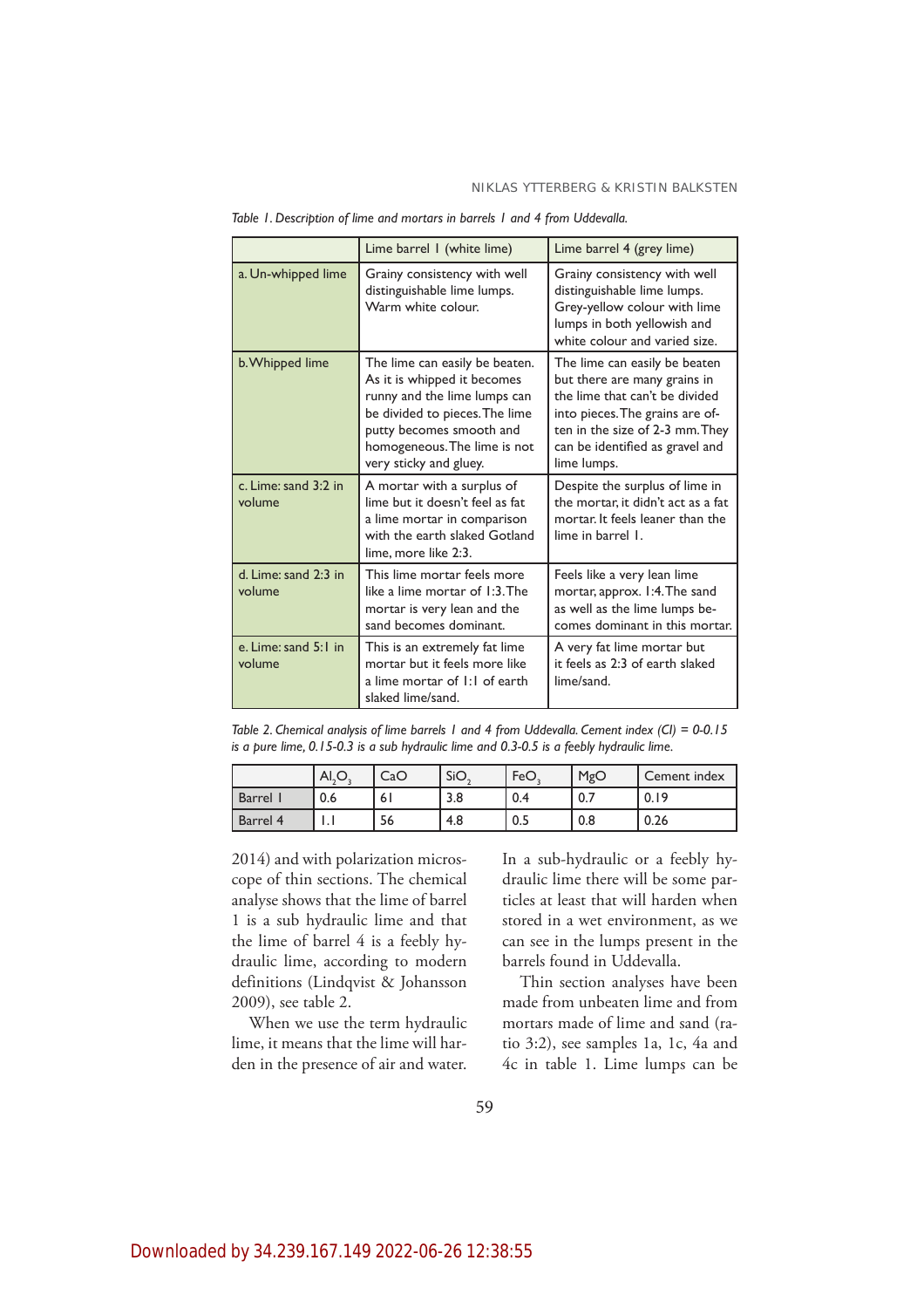

*Figure 6. Thin section of unbeaten lime from barrel 1, enlarged 50x in polarization microscope. The lime paste is rather homogeneous and the lime lumps are of the same kind as the rest of the binder showing a rather pure lime. Photo: Kristin Balksten.*



*Figure 7. Thin section of lime mortar with sand (3:2 in mixing ratio) from barrel 1, enlarged 50x in polarization microscope. Most of the lime could be beaten and is therefore working as a binder. Lime lumps with hydraulic components exist in a small amount. Photo: Kristin Balksten.*



*Figure 8. Thin section of unbeaten lime from barrel 4, enlarged 50x in polarization microscope. The lime paste is inhomogenous with distinct lime lumps of hydraulic components. The sample*  looks as if it contains some aggregate rather then pure lime, which is the hydraulic components *that has hardened over two hundred years. Photo: Kristin Balksten.*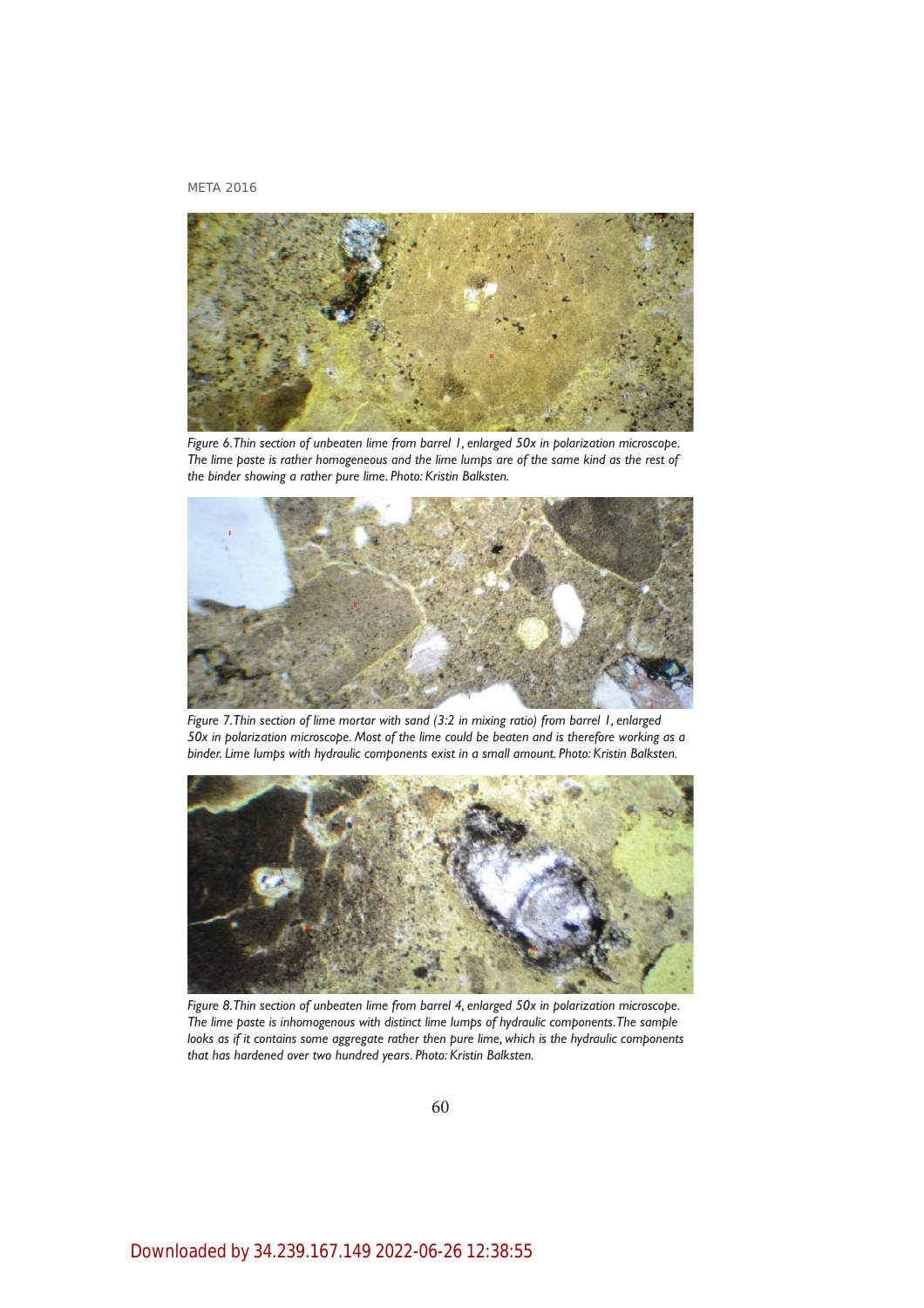#### NIKLAS YTTERBERG & KRISTIN BALKSTEN



*Figure 9. Thin section of lime mortar with sand (3:2 in mixing ratio) from barrel 4, enlarged 50x in polarization microscope. Both sand and hydraulic components act as aggregate in this mortar sample. Photo: Kristin Balksten.*

identified as both unbeaten lime lumps and lime lumps of hydraulic lime. The amount of hydraulic particles is, as expected, much greater in the grey lime of barrel number 4. It is also interesting to note is that the hydraulic particles are not homogeneously present in the binder but as clear and distinct particles, now more visible as aggregate than as part of the binding function of the lime. The hydraulic particles are marked as KH, the pure lime particles are marked as K and sand is marked as S.

# Limestone geology

The limestone used historically for producing building lime in Sweden and Norway is of three main kinds; Ordovician, Cambrian and Silurian (Shaikh 1990). The historic lime kilns can mainly be found in areas where the Ordovician and Silurian strata are present. The best known Silurian limestone in Scandinavia is from Gotland where the remains of historic Gotlandic lime kilns show that pure fat lime (95- 100 %  $CaCO<sub>3</sub>$ ) was produced for export (Munthe 1945). Limestone from Ordovician and Cambrian strata comes in many variations and historically this kind of lime was produced in many areas of Sweden, such as Öland, Västergötland, Närke and Östergötland, as well as around lakes Siljan in Dalarna and Storsjön in Jämtland. In Skåne there is limestone from the Silurian and Ordovician periods as well as the younger period of the Cretaceous (Shaikh 1990).

In the Kristiania-field in the Oslo fiord, were Slependen is situated, there is limestone from both Ordovician and Silurian layers that was used for burning lime within a rather small geographical area (Hotledahl 1912; Kittelsen 2005). In Slependen, local peasants owned small lime kilns and lime of different qualities could therefore be produced within the same area. It is stated in the customs regulations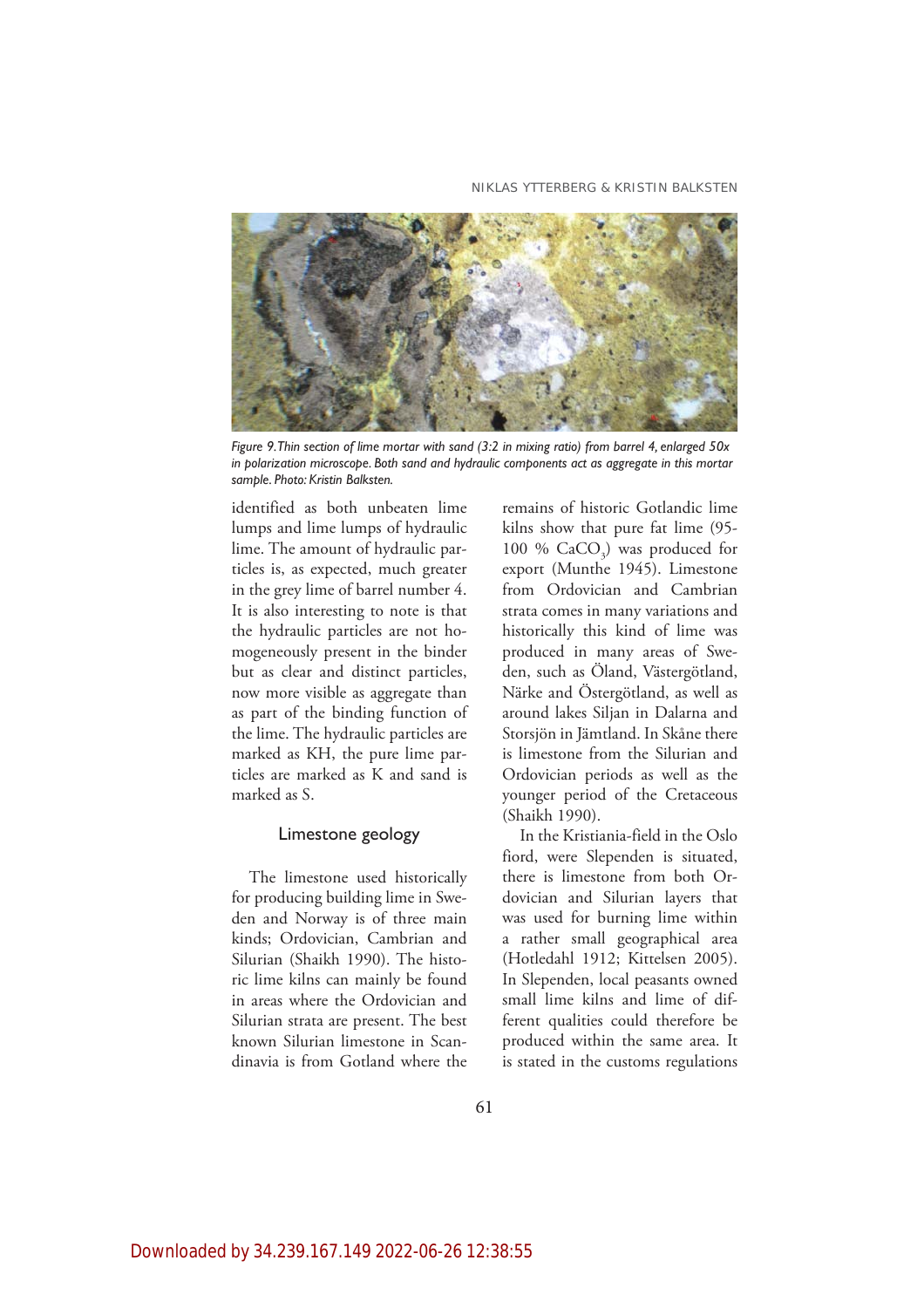of 1691 that "Sleben" was the only harbour in southern Norway where tolls on lime were eclared. The Oslo Castle probably contains limestone from the Slependen area, as does the fortress of Akershus and the medieval churches in the vicinity of Slependen (Kittelsen 2005). Lime with a similar chemical composition as the lime found in Uddevalla can be found in the various layers of limestone found in the Kristianiafield in the Olso fiord (Holtedahl 1912).

# New knowledge about historical building lime

The lime barrel find has brought new knowledge to the research of historic lime mortars. Many of the historic mortars found are extremely rich in lime, especially those containing hydraulic lime particles (Balksten 2010; Persson 2010). As recently demonstrated by historical reconstruction, it is almost impossible to make such lime rich mortars with newly slaked lime (Persson 2012; Balksten et al. 2013). They cracked too much as they shrank during drying. However, with poor lime or moderately hydraulic lime stored, as with the Uddevalla find, for hundreds of years (and possibly much less), very lime-rich mortars can be made as parts of the binder now function as aggregate since the grains of hydraulic character have hardened. With this knowledge in mind we can analyse historic mortars of hydraulic lime and determine

 whether the lime was used as a hydraulic lime (directly after it had been slaked) or as a poor lime (after a certain time of storage); i.e. if the hydraulic particles are large and distinct or if they are small and part of the homogeneous binder mass. For both types of lime found in Uddevalla, more lime putty had to be used in the mixing ratio in order to make mortar with similar consistency as mortars of rich Gotlandic lime. More lime than sand had to be used for both lime putties in order to get a binding effect from the lime putty, just as can be found in historic mortars (Balksten 2010; Persson 2010).

# The use of building mortar in the vicinity

Who owned the lime barrels and for what purpose did they have them? The present plot was designated a cultivated garden in the town plan of 1783, but previously a backyard to the corresponding household on the maps from 1750 and 1696. Interestingly, a house foundation was built sometime between 1750 and 1783 just to the south. It measured roughly 10 x 15 m and was situated directly on the quay-side. In 2014, we found a stretch of stone wall almost 8.5 m, corresponding with most of the western wall of the stone foundation on the 1783 map, only truncated in the northern end by recent cable trenches. This house and the household plot, as well as the garden with the lime barrel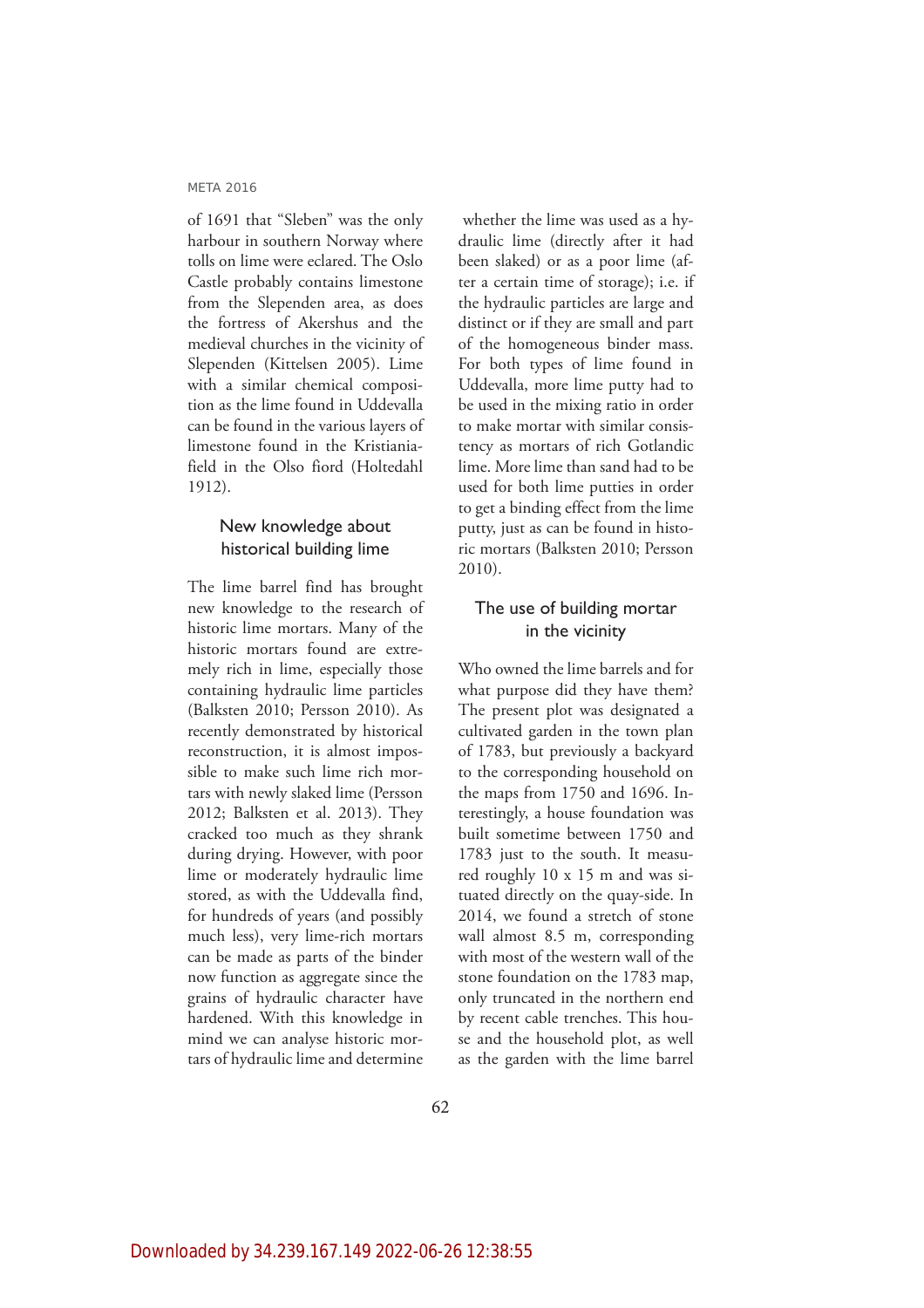pit, were owned by the president of the town court (sw. kämnärsrätten) Count Jonas Gillerstedt. He was also a member of the magistracy and inspector of the Court of Appeal (sw. hovrättskommissarie). Gillerstedt lived until 1793, when he died aged 65 (Kristiansson 1953, p. 483). His widow Maria Katharina survived him until 1806 and both died in Bro parish in Bohuslän (Bro C:3). Obviously, he had a high social status and lived in relative affluence, as did the other inhabitants in this area. It is worth noting that the authorities issued constant regulations, due to the constant threat of fire, designed to promote the building of houses in brick or stone. In spite of that every house in Uddevalla, except the church and a hospital, were dovetailed log houses as late as 1747 (Almqvist 1949). The famous botanist Carl Linnæus describes them as large log houses, mostly with roofing tiles and wooden panels painted red. It was not until the  $19<sup>th</sup>$  century that stone houses would become kind of a trade mark of Uddevalla (Kristiansson 1956, p. 245p).

Was the lime putty intended for the house at the quay-side? Or was it meant for the Hassel-backshuset, a great brick house with stone foundation a bit closer the town square. Unfortu-nately, there is a gap in the records regarding who owned the plot in question and the lime barrels between 1793 and 1806. Maybe the widow Maria Katharina who lived in Bro parish? After the fire in 1806, this area was meant to be laid out for house plots as before, but was changed into a big backyard a few years afterwards. A map from 1807 tells us that the then wealthy merchant C. J. Engelke (born in 1770) was to share this area with his new neighbours, such as another merchant, a lieutenant colonel, a widow of an admiral and a customs official. That never happened, as Engelke built his house over their plots only a few years later. The house Hasselbackshuset, which is still standing, was built in Dutch brick above mortared roughly worked granite footings in 1814. It is worth noting that the old vaulted cellar from a large



*Figure 10. Parts of the wall in the 2014 trench with Hasselbackshuset in the background. The latter was built in 1814 and is one of the oldest standing houses in Uddevalla today. Mortar samples from the wall in the trench and the still standing house have been analysed in this study.*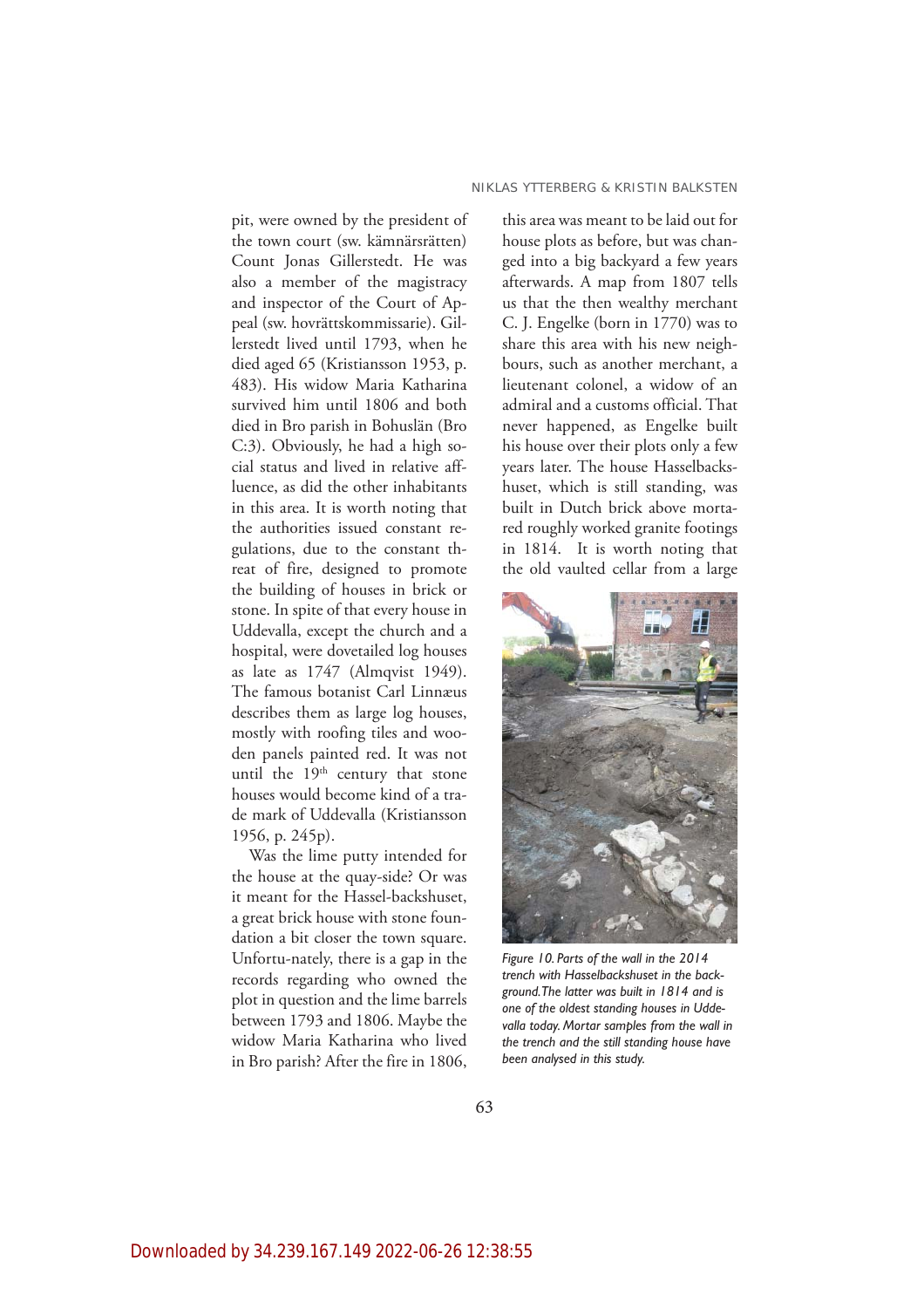building still stood as a ruin a few years after the fire, not far from the current plot, and next to the main bridge. Stone from the cellars was probably used again in Hasselbackshuset (Kristiansson 1956, p. 46).

Most of the houses on the 1783 map were timber houses. Only a few had stone built cellars or foundations, which were probably erected as a consequence of increasing affluence during the latter part of the 18<sup>th</sup> century. Lime from our lime barrels could not have been intended for mortar and whitewash for either of these houses. The stratigraphic record speaks against such interpretations. Equally, it could not have been meant for the Hasselbackshuset on the same grounds. We interpret the find in the context of preparation for a forthcoming building project, which was halted by the devastating fire of 1806. This event should be dated to about the turn of the  $19<sup>th</sup>$  century as significant evidence for the remarkable economic surge that Uddevalla experienced. It is a fact that the population of Uddevalla increased greatly, from a mere twentieth place among Swedish cities and towns in 1750, to a distinguished eighth place just 50 years later!

In an attempt to corroborate or refute such a hypothesis, additional chemical analyses were made of mortar from both the still standing Hasselbackshuset and the wall in the 2014 trench. The samples from the documented wall were both very similar, probably a subhydraulic lime of the same kind as in the barrels. A sample from the mortar between the granite footings of Hasselbackshuset was quite similar to these both. Finally, the mortar from between the bricks in the same house was clearly different, a feebly hydraulic lime with a mixing ratio different from the others (Brorsson 2015). It can be concluded that the lime putties and mortars evidently belong to the same tradition.

## **Conclusions**

Scientific analyses of mortar is a relatively new method in Swedish archaeological research. The thin sectioning of mortar samples have proved to be rewarding, where the varied composition and quality of mortars can be used for detailed phasing of historical interpretations (Stilborg & Pettersson 2015). Earlier, visual inspection, by way of comparison with a reference collection, has enabled different building phases to be identified (cf. Feldt 2000, Eriksson 2005). This method was originally developed mainly for reconstructing good building mortars (cf. Andersson & Rosenqvist 1980; Hidemark & Holmström 1984; Kalkputs 1 1984).

The analysis of the unique lime barrels from around AD 1800 in Uddevalla has shown that they contained both a sub hydraulic lime (barrel 1) and a feebly hydraulic lime (barrel 4). The archival research and the chemical analyses together indicate that the proba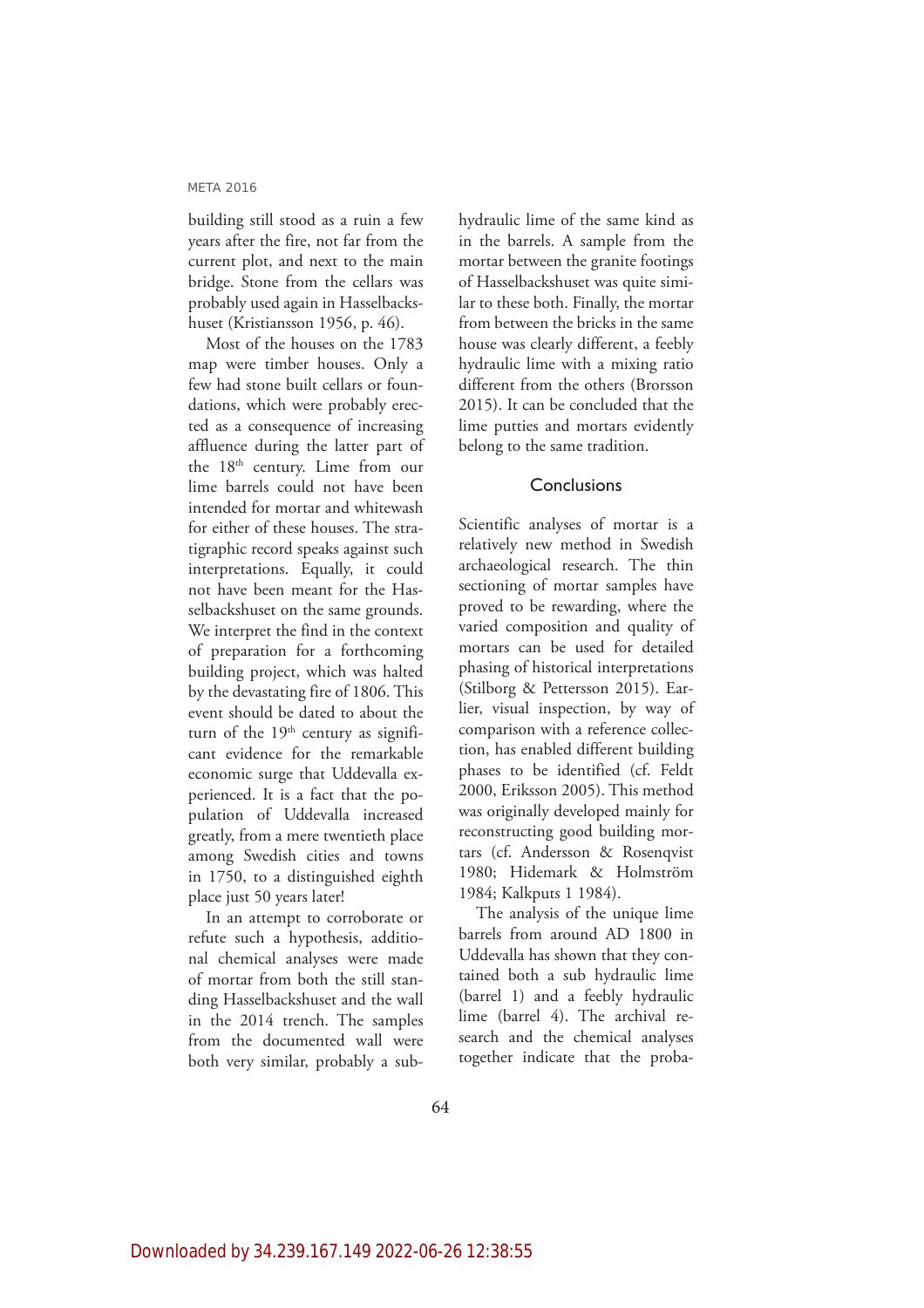ble origin of the lime is the area of Slependen in Norway. This stands whether or not a lot of lime was also bought from Gotland at that time, for example for the renovation of the belfry of Uddevalla church in 1833. The huge barrels must have been made specifically for storage. The lime had probably been placed in the barrels already as slaked lime, to be stored protected from the air, prior to being used as building lime. When Uddevalla burned in 1806 the barrels were forgotten and subsequently never used.

We have interpreted the find as a particularly strong expression of the accumulation of wealth in Uddevalla in the second half of the 18<sup>th</sup> century. This was as a result of trade, in particular to the great herring boom between 1747 and 1809. Wealthy burghers were keen to build houses in high status materials such as stone or brick. The actual plot for this unique find belonged, just before the turn of the 19<sup>th</sup> century, to one of the most preeminent burghers in the town. The same can be said just a few years later, when Hasselbackshuset was built close by in 1814; today, one of the oldest and most impressive houses in the town centre. In other words, this assemblage spotlights the contemporary bourgeoisie in the young town.

The find also shows that even impure lime such as a feebly hydraulic lime would be stored for some time in lime pits in the ground. Some parts of it will then harden and make the lime grainy, resulting in hydraulic particles becoming part of the aggregate rather than the binder. This information clarifies how it could have been possible to use and handle extremely fat and lime-rich mortars. It also clarifies why the rich Gotlandic lime could cost up to three times more (Andrén 1948) than lean or feebly hydraulic lime. This is due to the fact that all of the binder could be used as a binder even after long transportation and storage times, yielding up to maybe three times the amount of mortar.

Our experimental study has shown that both types of lime found in Uddevalla could still be used in a mortar after two centuries! Nevertheless, we lack craftsmen who can and want to handle extremely rich mortars, which is why it would be difficult in practice. It is also worth mentioning that if the lime were to be used today, it could not be handled as if it were hydraulic lime but, rather, as if it were only a lean lime. The hydraulic effect is long gone even if the grains of hydraulic particles are visible in the microscopic analyses.

*English revised by Gwilym Williams, Åsa, Kungsbacka.*

| Niklas Ytterberg is an archaeologist at   |
|-------------------------------------------|
| Bohusläns museum,                         |
| E-post: niklas.ytterberg@bohuslansmu-     |
| seum.se                                   |
| Kristin Balksten is a lecturer at Kultur- |
| vård at the Konstvetenskapliga Institu-   |
| tionen - Kulturvård at Campus Gotland/    |
| Uppsala University.                       |
| E-post: kristin.balksten@konstvet.uu.se   |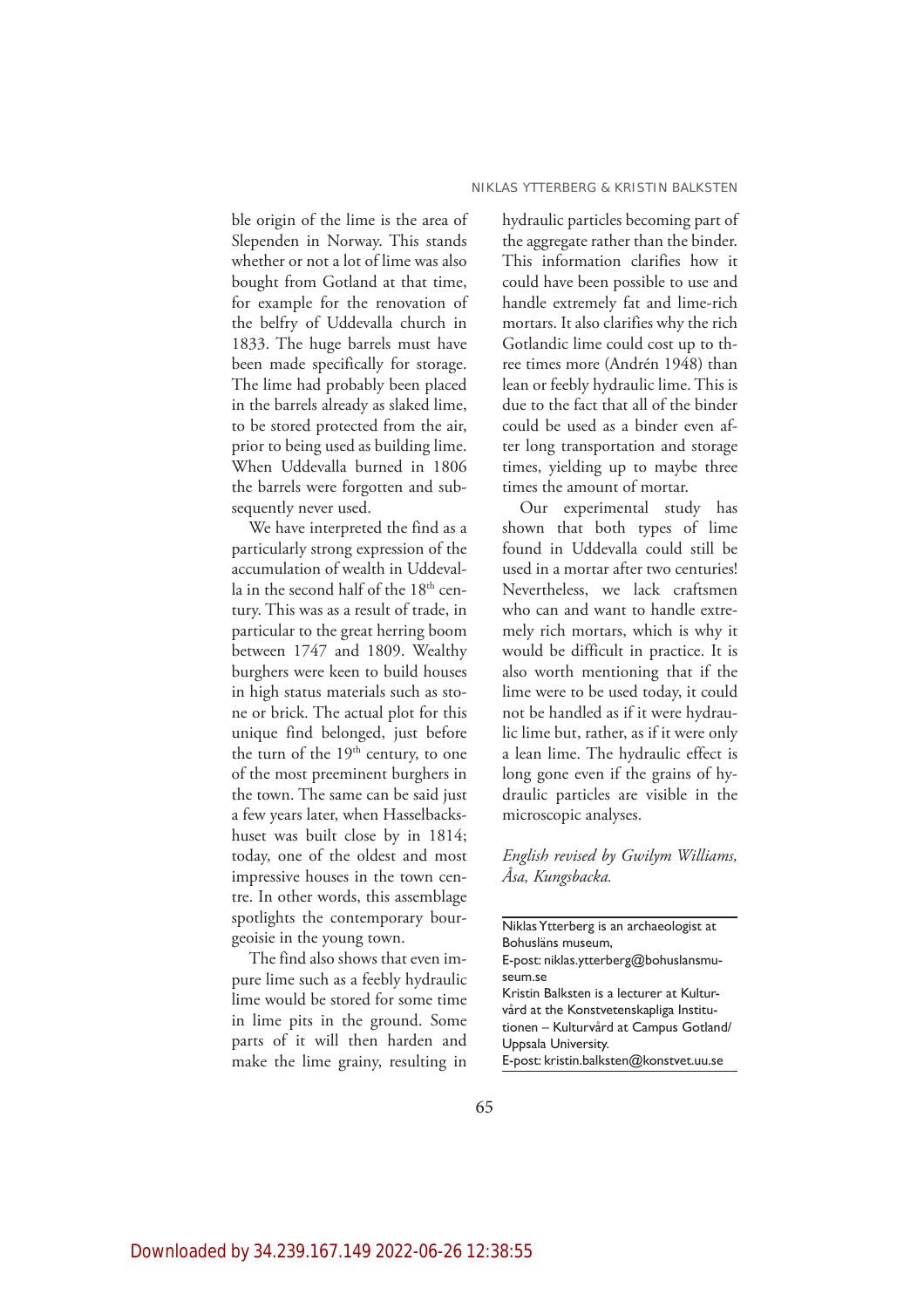# Referenser

• Almqvist, D. (1949) Tillståndet i Sveriges städer 1747. Historisk tidskrift 1949 (69): 369- 382.

• Andersson, K. & Rosenqvist, A. 1980. En handledning till byggnadsarkeologisk undersökning. Riksantikvarieämbetet. Liber förlag. Stockholm.

• Andrén, E. (1948) Skokloster. Nordisk rotogravyr, Stockholm.

• von Arbin, S. (2014) Skaftövraket – ett senmedeltida handelsfartyg. Rapport över arkeologisk forskningsundersökning 2006 och 2008 samt redovisning av vårdinsatser 2009. Skaftö 270, Skaftö socken, Lysekils kommun. Bohusläns museum Rapport 2014:11, Uddevalla.

• Balksten, K. (2010) Understanding historic mortar and their variations – a condition for per-forming restorations with traditional materials. In: Válek, J., Groot, C. & Hughes, J. J. (Eds.) 2nd Conference on Historic Mortars - HMC 2010 and RILEM TC 203-RHM final workshop, Prague. Inst. of Theoretical and Applied Mechanics, Acad. of Sciences of the Czech Republic, Prague: 11-18.

• Balksten, K. (2007) Traditional lime mortar and plaster. Reconstruction with emphasis on durability. Doktorsavhandling. Chalmers tekniska högskola, Göteborg.

• Balksten, K., Persson, C. & Eriksson, J. (2013) Lime burning tradition in field kilns - a case study of the Jämtland tradition in Sweden. 3rd Historic Mortars Conference HMC-2013, 11-14 September 2013, Glasgow, Scotland. Glasgow.

• Balksten, K. & Steenari, B-M. (2010) The influence of particle size and structure in hydrated lime on the properties of the lime putty and lime mortar. International Journal of Architectural Heritage Conservation, Analysis, and Restoration Volume 4 Issue 2 (2010): 86-101.

• Bro C:3 = The death book of Bro parish in Bohuslän 1774-1819. Swedish church records.

• Brorsson, T. (2015) Analys av kalkbruk från kv. Hasselbacken, Uddevalla. Kontoret för Kera-miska Studier, Höganäs.

• Edvinsson, R. & Söderberg, J. (2011) A Consumer Price Index for Sweden 1290-2008. Review of Income and Wealth, vol. 57 (2): 270-292.

• Eriksson, G. 2005. Bakom fasaderna. Byggnadsarkeologiska sätt att fånga tid, rum och bruk. Lund Studies in Medieval Archaeology 36, Lund.

• Feldt, A-C. (2000) Murbruk som källmaterial – ett forskningsprojekt på Linköpings slott. In: Malinovski E. (Ed.) Kalk och Hantverk – för byggnadsvård och nybyggnad. Dokumentation av en konferens på Läckö slott 26-27 augusti 1999. Riksantikvarieämbetet & Nordiskt forum för byggnadskalk. Stockholm.

• Henström, A. (1869) Praktisk handbok i landtbyggnadskonsten. Innefattande läran om bygg-nadsmaterialierna, byggnadsmaterialiernas bearbetning och sammanfogning, byggnadsdelarnes form, dimensioner och styrka. Beijer, Örebro.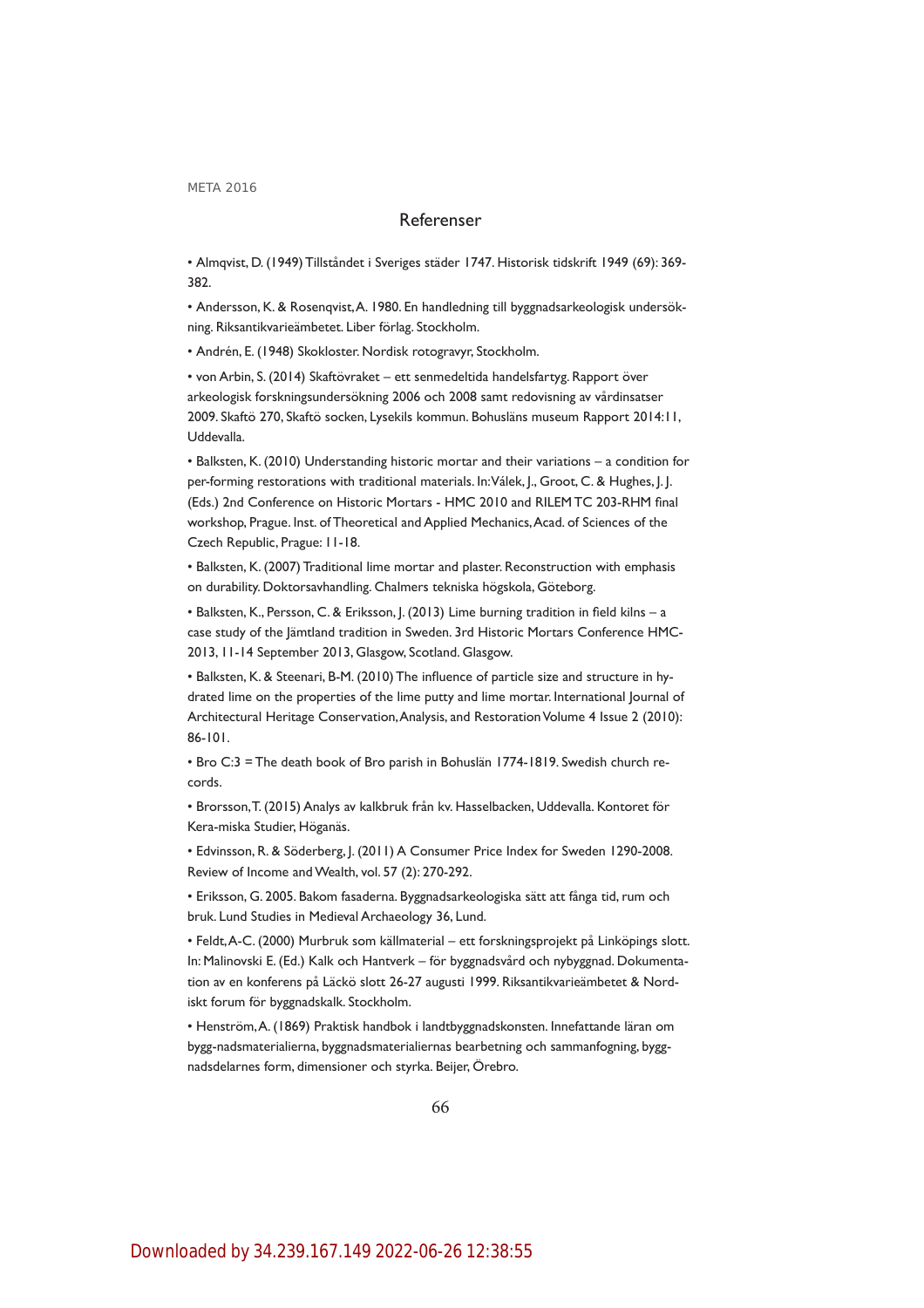• Hidemark, O. & Holmström, I. (1984) Kalkputs. 2, Historia och teknik: redovisning av kunskaper och forskningsbehov. Riksantikvarieämbetet, Stockholm.

• Holtedahl, O. (1912) Kalkstenforekomster i Kristianiafeltet. Norske Geologiske Undersökelse Nr. 63. Kristiania.

• Kalkputs 1. Inventering av 220 puts- och avfärgningsarbeten utförda 1960-1980. (1984) Riksantikvarieämbetet och statens historiska museer. Rapport RAÄ 1984:1. Byggnadsstyrelsen, Fortifikationsförvaltningen, Riksantikvarieämbetet, Stockholm.

• Kittelsen, H. Kj. (2005) Brent kalk. 900 år med kalkbrenning i Asker och Bærum. Asker og Bærum historielag, Slependen.

• Kristiansson, S. (1956) Uddevalla stads historia III. 1806–1863. Uddevalla.

• Kristiansson, S. (1953) Uddevalla stads historia II. 1700–1806. Uddevalla.

• Lindqvist, J-E. & Johansson, S. (2009) Sub-hydraulic binders in historic mortars. In: C. Groot (Ed.) International RILEM Workshop on Repairs Mortars for Historic Masonry. Proceedings pro067. RILEM Publications SARL: 224-230.

• Lindqvist, J-E. (2014) RAPPORT 4P00688. CBI, Borås.

• Linné, C. von. (1978, 1747). Carl Linnæi västgöta-resa. På riksens höglovlige ständers befallning förrättad år 1746 med anmärkningar uti ekonomien, naturkunnogheten, antikviteter, invånarnes seder och levnadssätt, med tillhörige figurer. Red. Sigurd Fries & Lars-Erik Edlund. Wahlström & Widstrand, Stockholm.

• Lisinski, J. et al. (1987) Gotlandskalk. Beskrivning av traditionell kalktillverkning i Hejnum-Djupqvior. Riksantikvarieämbetet, Stockholm.

• Munthe, H., Way-Matthiesen, L. & Hansson, H. (1945) Om kalkindustrien på Gotland. Slite Cement och kalk Aktiebolag, Stockholm.

• Persson, C. (2010) Ovikens gamla kyrka. Förundersökning av putsen på kyrkan och bogårdsmuren. Rapport Jamtli 2010:5, Östersund.

• Persson, C. (2012) Jämtländsk byggnadskalk. Erfarenheter från ett kunskapsuppbyggnadsprojekt. Rapport Jamtli 2012:46, Östersund.

• Sandklef, A. (1973) Allmogesjöfart på Sveriges västkust 1575-1850. Gleerup, Lund.

• Siöbladh, C.G. & Engeström, J. (1750) Beskrifning, huru kalk skal tilredas ifrån thes första Bränning och til then warder färdig til sitt bruk. Original ur Calle Brobäcks Gotlandicasamling, Maj 2007.

• Shaikh, N. A. (1990) Kalksten och dolomit i Sverige. D. 3, Södra Sverige. SGU, Uppsala.

• Stilborg, O. & Pettersson, C. (2015) Murbruket i bastion Carolus på Jönköpings slott. Fornvännen 110 (2015): 97-110.

• Svedberg, V. (2005) Arkeologiska undersökningar i Uddevalla stad. Arkeologiska undersökningar under åren 1987-1992 utefter Kungsgatan i Uddevalla Bohuslän, Uddevalla stad, kvarteren Aminoff, Hegardt och Åberg m.fl . RAÄ 191. Arkeologiska schaktkontroller, förundersökningar och undersökningar. Riksantikvarieämbetet UV Väst Rapport 2005:11, Mölndal.

67